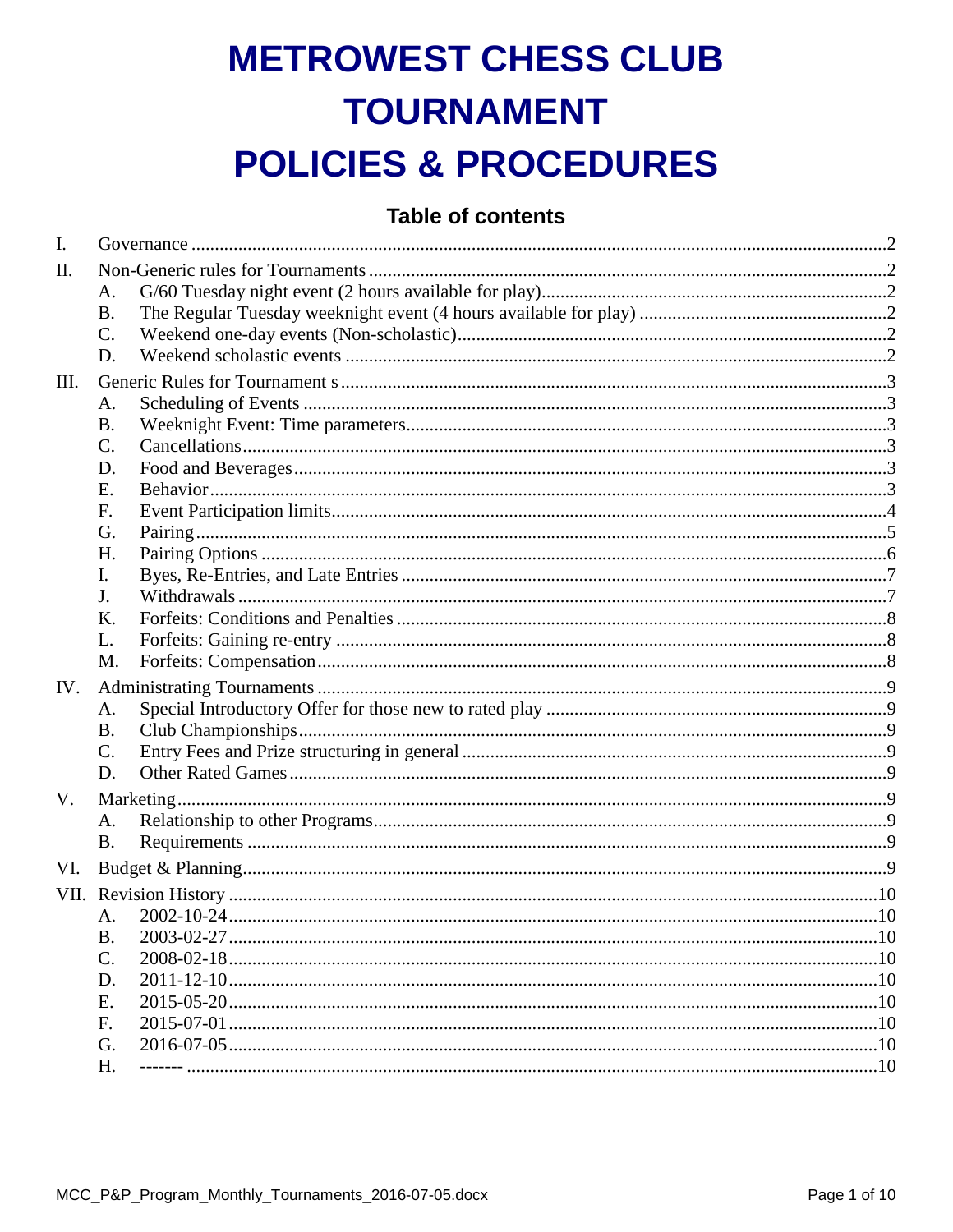# <span id="page-1-0"></span>**I. Governance**

These Program Policies and Procedures shall be subordinated to the Articles of Incorporation, Bylaws and General Policies & Procedures of the MetroWest Chess Club.

# <span id="page-1-2"></span><span id="page-1-1"></span>**II. Non-Generic rules for Tournaments**

- **A. G/60 Tuesday night event (2 hours available for play)**
	- 1. Time Control: G/60; d5
	- 2. Clock times may be reduced by up to 30 minutes to compensate for a late start of the round
		- (1) If the clock time is reduced players may opt-out of playing with no penalty and will have point bye's applied in accordance with the rules governing half point byes.
			- (a) Opponents of players who opt-out who want to play may be paired with other players in the same Situation. Pairings may be less than optimal so players may opt to not accept the pairings with no penalty.

# <span id="page-1-3"></span>**B. The Regular Tuesday weeknight event (4 hours available for play)**

1. Time Control: 40/90; SD/30; d5,

# <span id="page-1-4"></span>**C. Weekend one-day events (Non-scholastic)**

- 1. Entry: Online ends 25 hours before 1st round
- 2. Entry: At site ends 9:15 am sharp
- 3. NO Entry: By phone
- 4. Round 1 9:30 am

# <span id="page-1-5"></span>**D. Weekend scholastic events**

- 1. Entry: Online ends 25 hours before 1st round
- 2. Entry: At site ends 9:15 am sharp
- 3. NO Entry: By phone
- 4. NO Half-point byes
- 5. Round 1 9:30 am
- 6. Rounds Paired ASAP
- 7. Lunch between 11:45 am and 1:00 pm
- 8. Parents and coaches are not allowed in the playing area while games are in progress
- 9. Parents are responsible for any damage to club premises or property caused by their children.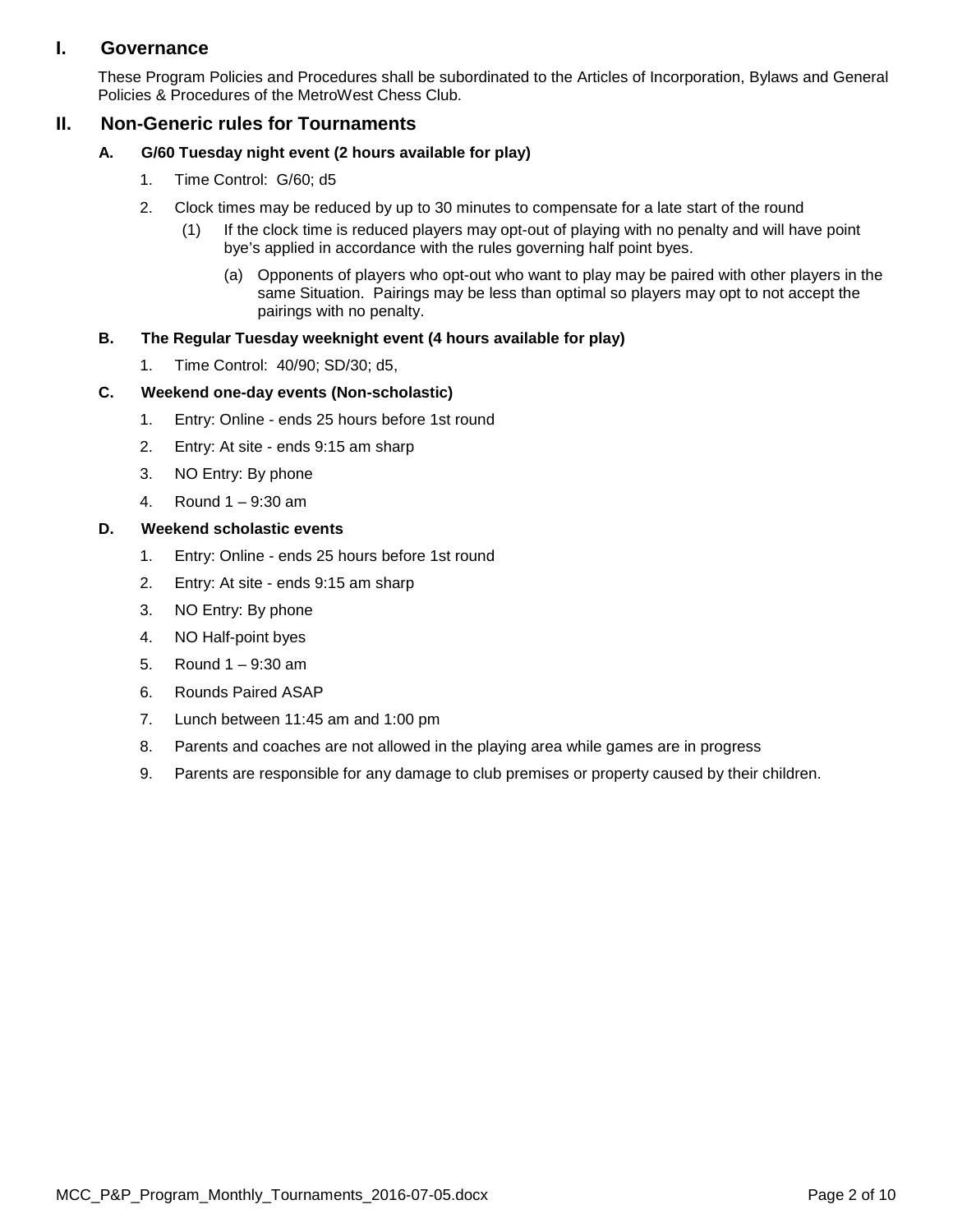# <span id="page-2-1"></span><span id="page-2-0"></span>**III. Generic Rules for Tournament s**

#### **A. Scheduling of Events**

- 1. Meet every **Tuesday** night with possible exceptions for holidays
- 2. Shall avoid starting on any other Tuesday except the  $1<sup>st</sup>$  Tuesday of the month.

#### <span id="page-2-2"></span>**B. Weeknight Event: Time parameters**

- 1. Entry: Online ends 25 hours before 1st round
- 2. Entry: At site ends 7:20 sharp
- 3. Entry: By phone ends 7:00 sharp
- 4. Rounds 7:30 pm

#### <span id="page-2-3"></span>**C. Cancellations**

- 1. If severe weather makes cancellation necessary, a message to that effect will be placed on the Club's answering machine message and on the MCC website.
- 2. If only one round of a tournament is officially canceled, the event shall be considered shortened by that one round. No attempt at making up the round or otherwise adjusting the parameters of the event shall be done.

#### <span id="page-2-4"></span>**D. Food and Beverages**

- 1. No food or snacks may be consumed at the board or in the playing room while games are in progress. You may eat at any time outside of the playing room (e.g., in the skittles room or hallways). Access to food or snacks must be done in a way as to not disturb or annoy players in the room.
- 2. Repeated access to lozenges or candies which make noise while being opened or accessed is not permitted.
- 3. Beverages are permitted at the board and in the playing room while games are in progress.
- 4. No alcoholic beverages are permitted on the premises.

#### <span id="page-2-5"></span>**E. Behavior**

Failure to comply with the following guidelines may result in penalties being assessed by the Tournament Director.

- 1. It is expected that you and your opponent are speaking and behaving in good faith when an issue is discussed with a TD.
- 2. It is expected that you attempt to resolve annoyances in a polite and courteous manner.
- 3. If someone is making a noise that is disturbing you, please ask them politely to stop.
	- a) If after a second reminder they persist and you believe it to be intentional or so severe as to affect your play and others nearby, at that time seek out a TD.
- 4. If you or your opponent disagree or are uncertain about the interpretation of a rule regarding the clock or the conduct of the game, please seek out a TD.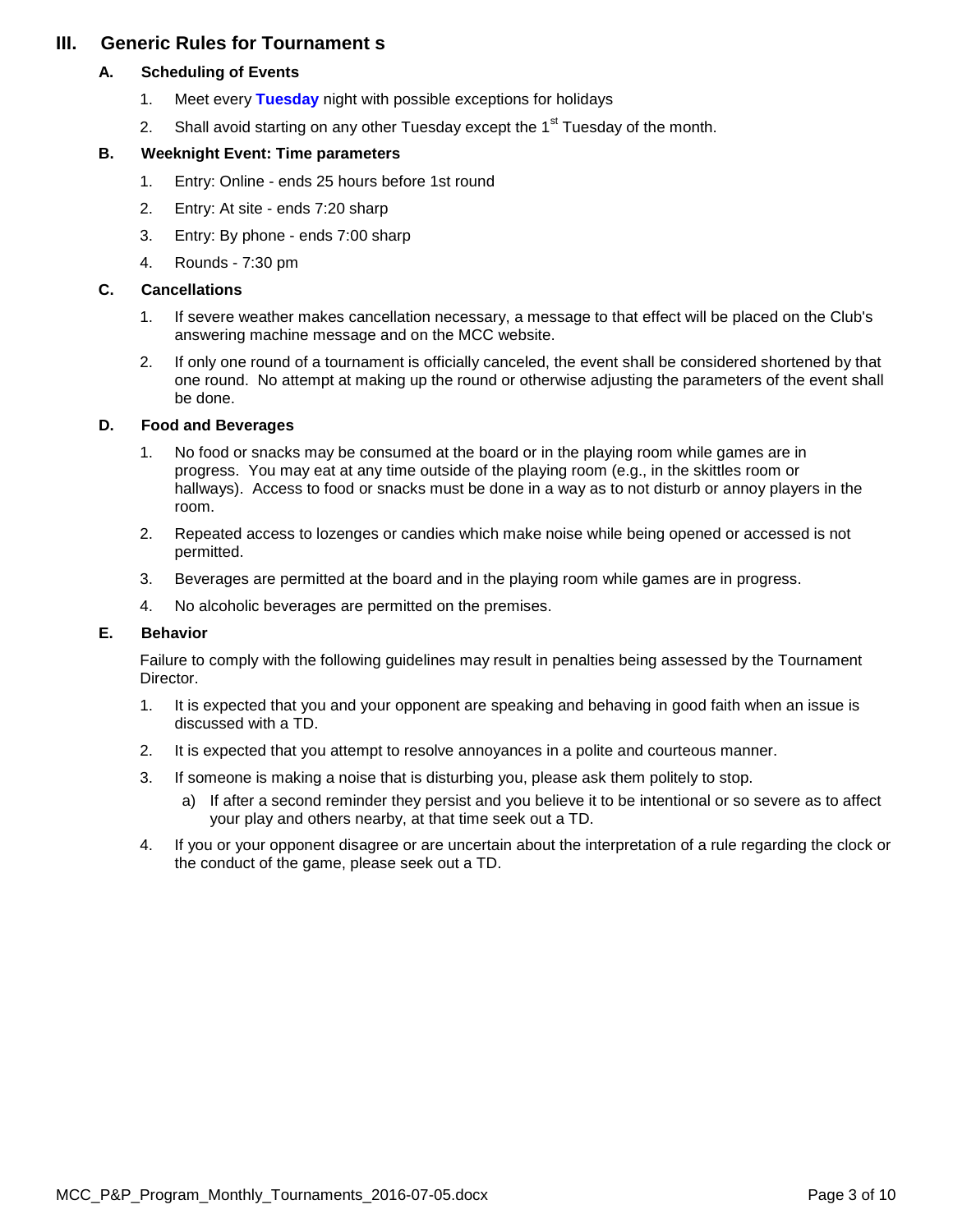#### <span id="page-3-0"></span>**F. Event Participation limits**

This section describes the rules for the primary location of the club with the following defined as the optimal and standard clearance between rows of tables when the table size is 6' by 2.5'.

- 6 feet between rows of table from table edge to table edge
	- $\circ$  1.5 feet allocated for a person seated in a chair at the table  $\circ$  3 foot walkway between the back of a chair space and neare
	- $\circ$  3 foot walkway between the back of a chair space and nearest wall or back of another chair  $\circ$  1.5 feet allocated for a person seated in a chair at the table of the other row
	- 1.5 feet allocated for a person seated in a chair at the table of the other row
- 3 foot walkway at the end of a table to the nearest wall or table

Room capacities

- Main Room: 25 tables/50 boards/100 players
- Skittles room: 5 tables/10 boards/20 players
- Lounge room: 5 tables/10 boards/20 players

To provide a comfortable and safe playing environment the club must limit the number of participants in its events.

- 1. Participation in events shall be limited to 100 players.
- 2. 20 additional players may be permitted at the discretion of the club. General considerations for invoking this option:
	- a) Allowing more than 100 players means sacrificing the Skittles room until those players have finished their game
	- b) 100 players have been reached and several players traveled together where some of them were among the last few registered while the others did not make the cut-off.
- 3. 20 more additional players may be permitted at the discretion of the club.

Considerations generally expected for these additional players

- a) Allowing more than 120 players means sacrificing the Lounge room until those players have finished their game. Consideration of accommodating the number of people present in support of the players should be given.
- 4. Selection of participants
	- a) Players shall be entered in the order they are queued to register unless another rule creates exceptions to this.
	- b) After 80 players have been registered all remaining entries will place members ahead of nonmembers waiting to enter or join the club. Once members have been admitted non-members will be entered in the order that they have been queued to register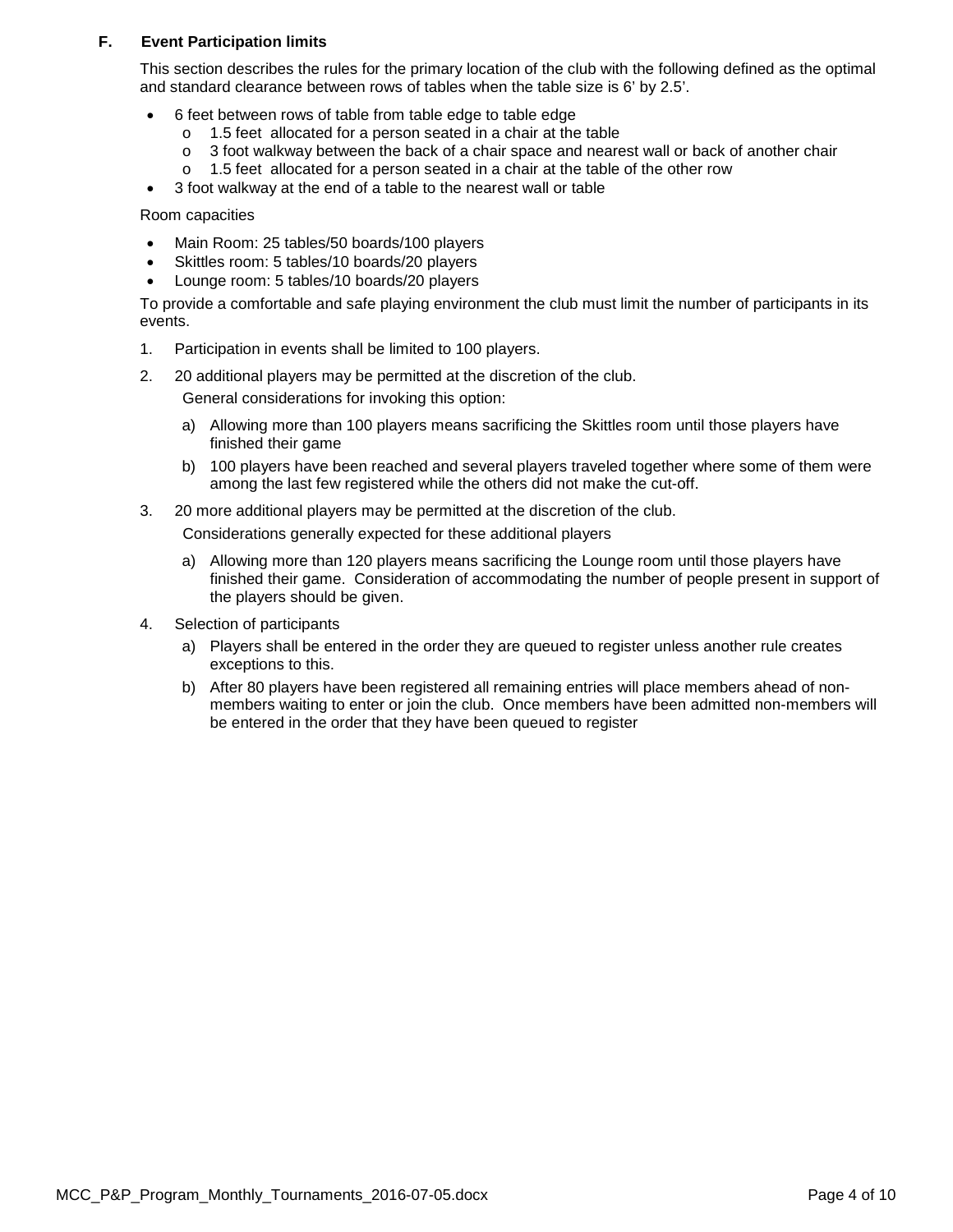## <span id="page-4-0"></span>**G. Pairing**

- 1. Pairing of MCC events shall be done by computer whenever possible.
- 2. Where questions arise in the accuracy and/or propriety of a computer-generated pairing, it is the policy of the MetroWest Chess Club to accept the program's pairings in the absence of an obvious or clearly understood violation of USCF rules.
- 3. If a player is paired out, they will receive a credit of \$10 if they do not end up playing a rated game.
- 4. Accelerated-pairing shall not be used.
- 5. Sections with <10 players may be merged
- 6. Team pairing restrictions
	- a) Only family members can be designated as a team
	- b) Team pairing restrictions are allowed provided "Plus 2" pairings provided the pairing software is capable of doing "Plus 2" pairings.
	- c) "Plus 2" pairings must be used when there are teams
- 7. A player may only refuse or decline to play a match as explicitly allowed by club policy. All other refusals will be considered a Forfeit and be subject to Forfeit penalties.
- 8. Players who are late by **half the forfeit time** may be repaired.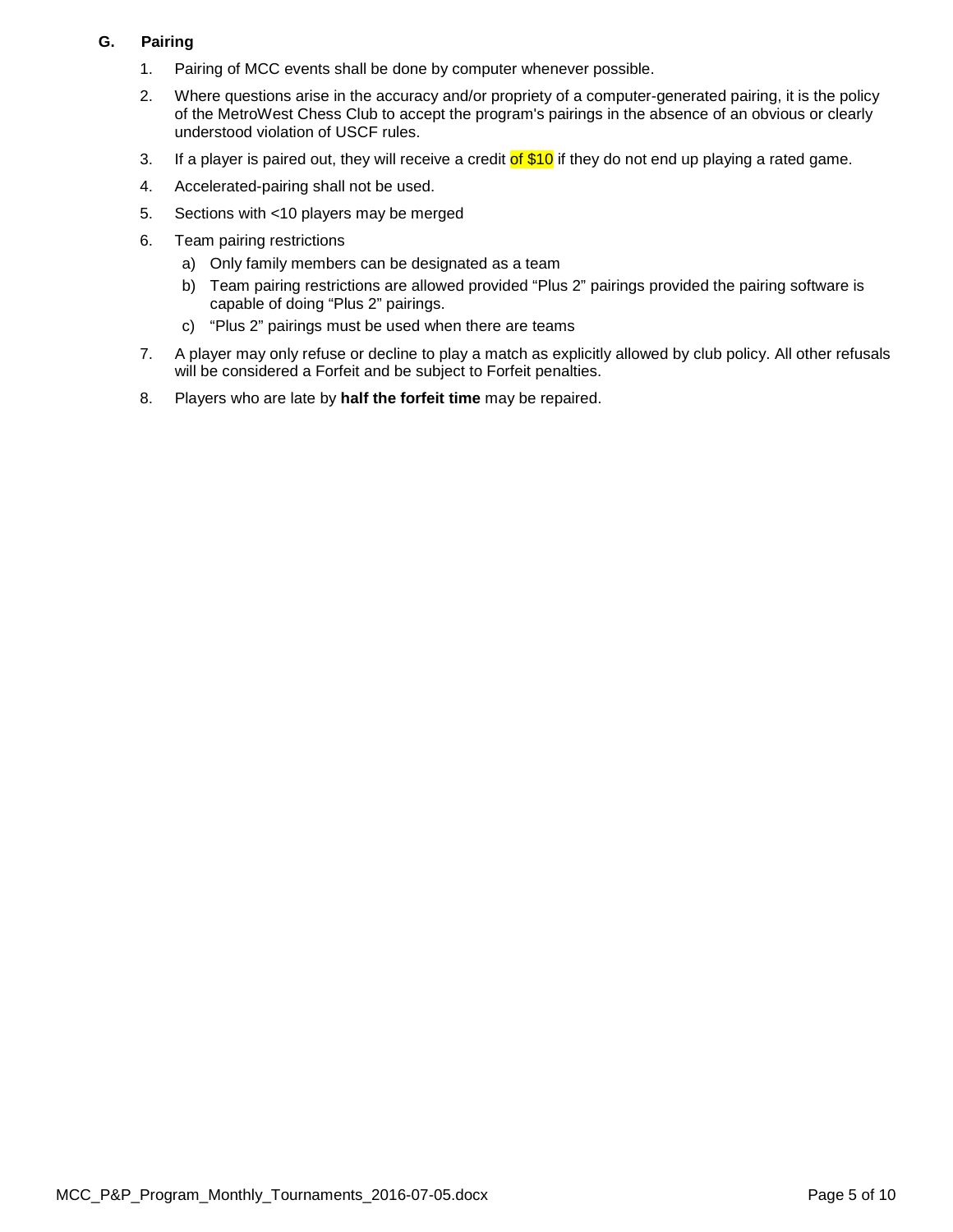#### <span id="page-5-0"></span>**H. Pairing Options**

It is the intention to have a consistent set of rules selected and used across both computer and manual pairing. As the club almost never manually pairs, the pairing options are described in terms of the pairing software with the intent that should pairings be done manually the same options shall be applied.

1. When SwissSys software is used for pairings, the following settings and options shall be used.

| Pairings setup                                                                                              |                                                                             |                                |                                              |                                    | Œ | œ | × |
|-------------------------------------------------------------------------------------------------------------|-----------------------------------------------------------------------------|--------------------------------|----------------------------------------------|------------------------------------|---|---|---|
| ⊤Settings<br>√ in-depth searches (recommended)                                                              | Forced Byes                                                                 |                                | Players to pair: 18 - Select here first      |                                    |   |   |   |
|                                                                                                             | Type the first few letters of a name.<br>Or click on one in the list below. |                                |                                              |                                    |   |   |   |
| Starting board number 1<br>$\div$                                                                           |                                                                             |                                |                                              |                                    |   |   |   |
| Accelerated pairings<br> Off<br>$\blacktriangledown$                                                        |                                                                             |                                |                                              |                                    |   |   |   |
| Vanilla pairings (for analysis)                                                                             |                                                                             |                                |                                              |                                    |   |   |   |
| Colorblind pairings (for analysis)                                                                          | Half Zero   Del   Cirall<br>Full                                            |                                |                                              |                                    |   |   |   |
| <b>Forced Pairs</b>                                                                                         |                                                                             |                                |                                              |                                    |   |   |   |
|                                                                                                             |                                                                             |                                |                                              |                                    |   |   |   |
|                                                                                                             |                                                                             |                                |                                              |                                    |   |   |   |
|                                                                                                             |                                                                             |                                |                                              |                                    |   |   |   |
| Add as White<br>Add as Black                                                                                | Delete                                                                      | Clear all                      |                                              |                                    |   |   |   |
|                                                                                                             |                                                                             |                                |                                              | Remove players from list as you go |   |   |   |
| Pairing restrictions: Soft;                                                                                 |                                                                             |                                |                                              |                                    |   |   |   |
| Change pairing rules<br>USCF mode                                                                           |                                                                             |                                | OK to Pair                                   | Cancel                             |   |   |   |
|                                                                                                             |                                                                             |                                |                                              |                                    |   |   |   |
|                                                                                                             |                                                                             |                                |                                              |                                    |   |   |   |
| <b>Rules for Pairing</b>                                                                                    |                                                                             |                                | œ<br>Œ                                       |                                    | × |   |   |
| Cancel<br>ŌΚ                                                                                                | Ladder rules                                                                |                                | USCF Defaults   FIDE defaults                | Help                               |   |   |   |
|                                                                                                             |                                                                             |                                |                                              |                                    |   |   |   |
| $\overline{\blacktriangledown}$ In-depth searches                                                           |                                                                             |                                | FIDE Pairing system is the default           |                                    |   |   |   |
|                                                                                                             |                                                                             |                                | FIDE pairing system is active                |                                    |   |   |   |
| Consecutive colors OK                                                                                       |                                                                             |                                | FIDE pairing engine (Dutch system)           |                                    |   |   |   |
| Plus/minus color variation                                                                                  |                                                                             |                                | JaVaFo (requires Java)                       |                                    |   |   |   |
| Old USCF color variation                                                                                    |                                                                             |                                |                                              |                                    |   |   |   |
| Coin toss for color in last round                                                                           |                                                                             | Pair Restrictions <sup>.</sup> |                                              |                                    |   |   |   |
| Weikel oddman pairings                                                                                      | Federation/Club                                                             |                                |                                              |                                    |   |   |   |
| Bye strictness for unrated                                                                                  |                                                                             | il eami                        |                                              |                                    |   |   |   |
| Relaxed                                                                                                     | City                                                                        |                                |                                              |                                    |   |   |   |
| Medium                                                                                                      |                                                                             |                                | State                                        |                                    |   |   |   |
| Strict                                                                                                      |                                                                             |                                |                                              |                                    |   |   |   |
|                                                                                                             |                                                                             |                                | Soft "try to avoid" field                    |                                    |   |   |   |
| Byes for half-point bye recipients:                                                                         |                                                                             | Team                           |                                              |                                    |   |   |   |
| Allow full point byes<br>o                                                                                  |                                                                             |                                |                                              |                                    |   |   |   |
| Prefer to avoid full-point byes<br>Ţ.                                                                       |                                                                             |                                | Class Pairings                               |                                    |   |   |   |
| C No full-point byes                                                                                        |                                                                             |                                | $\nabla$ Plus 2 pairings                     |                                    |   |   |   |
|                                                                                                             |                                                                             |                                | $\overline{\nabla}$ Plus or minus 2 pairings |                                    |   |   |   |
| $\overline{\blacktriangledown}$ Treat half point byes as downfloats<br>Clear reserved byes if plr withdraws |                                                                             |                                |                                              |                                    |   |   |   |
|                                                                                                             |                                                                             |                                | 2<br>Plus 2 cutoff                           |                                    |   |   |   |
| Round robin tables:                                                                                         |                                                                             |                                |                                              |                                    |   |   |   |
| C Crenshaw                                                                                                  | <b>Berger/FIDE</b>                                                          |                                | Rating Difference Limits:                    |                                    |   |   |   |
| $\nabla$ Random lot numbers for round robin                                                                 |                                                                             | 200                            | Egualizing                                   |                                    |   |   |   |
|                                                                                                             |                                                                             | 80                             | Alternating                                  |                                    |   |   |   |
| Alternative pairing styles:                                                                                 |                                                                             |                                |                                              |                                    |   |   |   |
| Accelerated pairings Off                                                                                    |                                                                             |                                |                                              |                                    |   |   |   |
| Random pairing options                                                                                      | Fixed-roster options (PanAm rules) <del>.</del><br>Pair teams by game pnts  |                                |                                              |                                    |   |   |   |
| Regular pairings                                                                                            |                                                                             |                                |                                              |                                    |   |   |   |
|                                                                                                             | instead of match pnts.                                                      |                                |                                              |                                    |   |   |   |
| 1 vs. 2 pairings                                                                                            |                                                                             | Always use ratings from rd 1   |                                              |                                    |   |   |   |
|                                                                                                             |                                                                             |                                |                                              |                                    |   |   |   |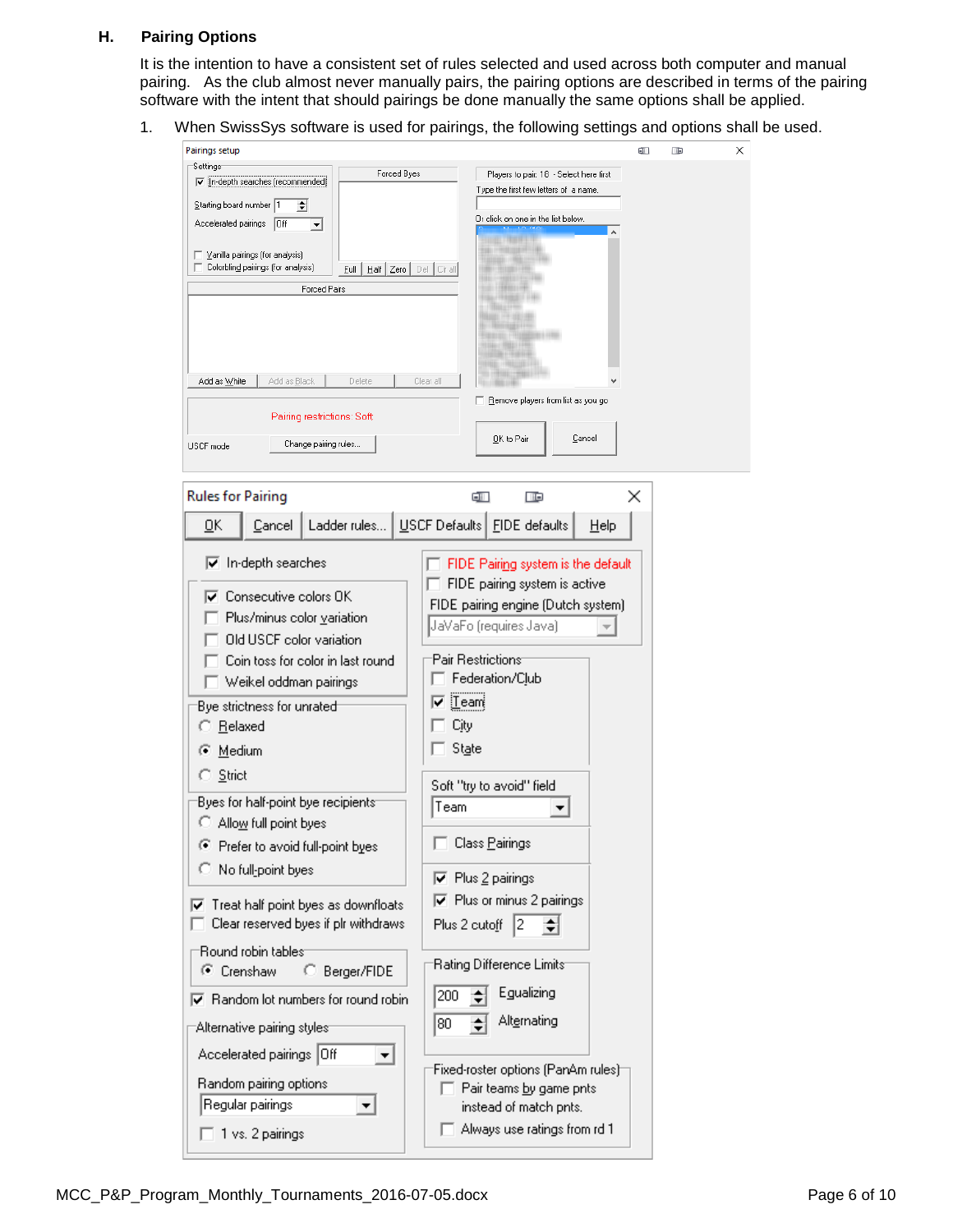#### **I. Byes, Re-Entries, and Late Entries**

- <span id="page-6-0"></span>1. In a Swiss-system event of any number of rounds, a maximum of two half-point byes for the event is allowed.
- 2. Players entering an event after the first round will have their half-point byes applied starting with round 1 until all of the allowed half point byes are used.
- 3. Once a player's half point byes are used, any other requested byes shall be zero point byes.
- 4. A bye requested for the last round must be committed to before the start of the 2nd round and is irrevocable after the start of the 2nd round.
- 5. A player entered in a tournament is always obligated to notify the club if they will miss any round for which they have not previously requested a bye. Failure to notify the club properly will result in the player being forfeited and assessed a forfeit penalty.
- 6. There are only two valid ways to request a bye.
	- a) Filling out the bye sheets at the club.
	- b) Leaving a voice message on the Club answering machine up to a half-hour before the start of the round.
- 7. Byes for future rounds of the event cannot be called in until the day after the current round is completed.
- 8. Email is **NOT** a valid means to request a bye.
- 9. Re-entry into an event is not allowed.
- 10. Changing sections after the first round is not allowed unless the Chief TD agrees an exception is merited.
- 11. A player will be permitted to enter the last round of an event only if this does not result in an alreadyentered player being paired out.
- 12. A player entering an event after the first round has been played is subject to the following rules:
	- a) The player must pay the entire member or non-member (as applicable) entry fee for the event and will remain in the section he enters for all subsequent rounds of the event.
	- b) The player will have the right to take byes on the same basis as every other player entered in the event, including the right to half-point byes for earlier rounds not played in accordance with the rules for the particular event.
	- c) The player shall be subject to the same risk of being paired out as every other player entered in the event.

#### <span id="page-6-1"></span>**J. Withdrawals**

- a) Players may withdraw from a tournament at any time by the same method used for requesting byes.
- b) If a player's score at the time of withdrawal is sufficient to qualify for a prize, the player retains eligibility for that prize.
- c) Players who forfeit out or who are expelled from an event lose eligibility for prizes.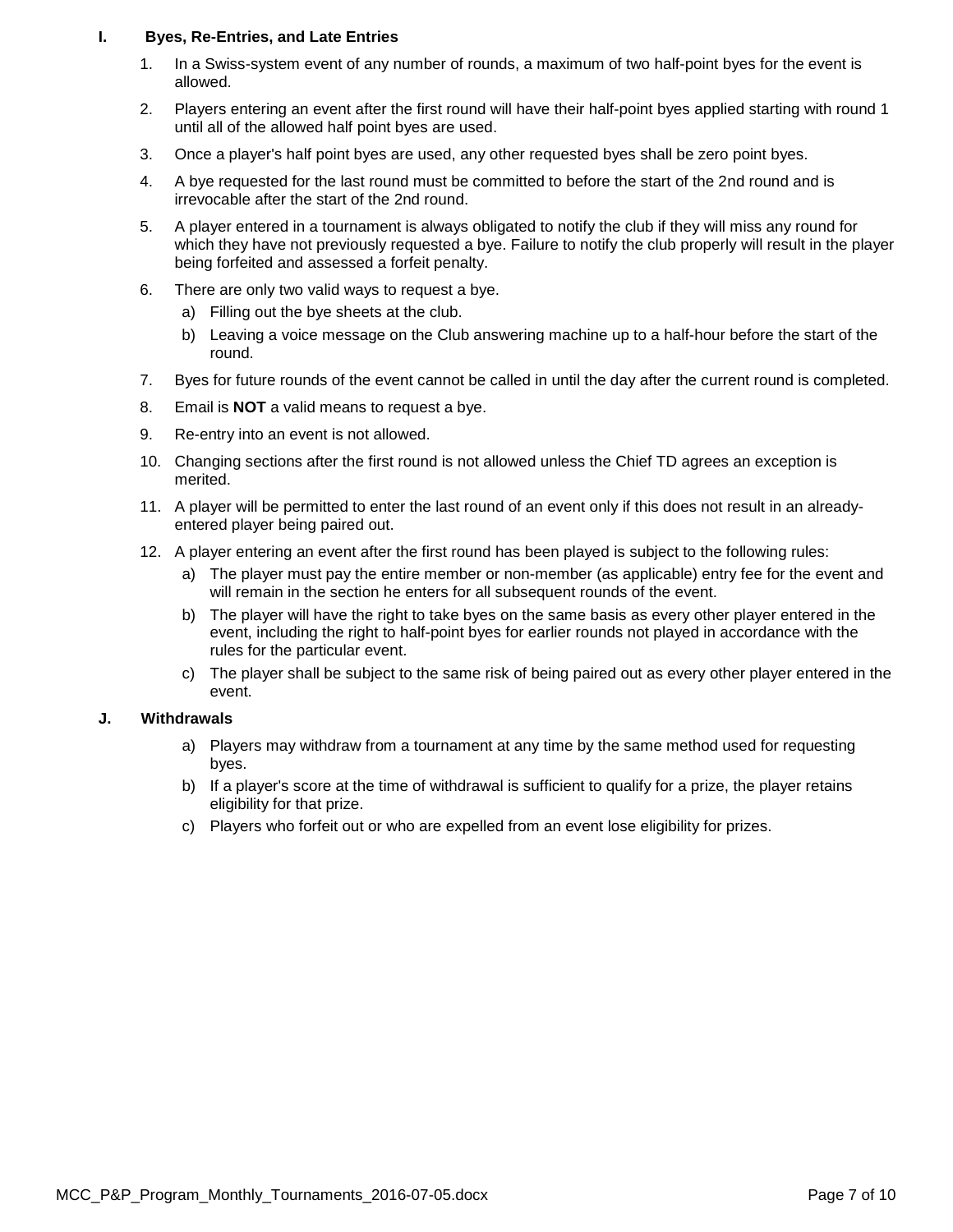#### <span id="page-7-0"></span>**K. Forfeits: Conditions and Penalties**

1. Forfeit Times

Unless otherwise stated the following shall be the default times applied for forfeits.

- a) 40/90, SD/30 shall be 1 hour.
- b) G/60 shall be  $\frac{1}{2}$  hour
- 2. Players forfeit a game if the following two conditions occur:
	- a) They have no valid bye request on record.
	- b) They do not begin to play their game within the time that is specified for the event.
- 3. Any player who forfeits a game shall be fined for each incident where the amount of the fine doubles with each additional incident in the player's forfeit history.

The formula for this penalty is \$10 \* 2^(incident number - 1).

For example: First incident: \$10.00, Second incident: \$20.00, Third incident: \$40.00 etc.

- 4. The forfeit history is wiped clean when the following two conditions are fulfilled:
	- a) Twelve months including the month of the most recent forfeit must pass with no additional forfeit occurring
	- b) All assessed fines are paid.
- 5. The count of forfeits for a player is incremented by one each time a forfeit occurs, and a new twelvemonth period starts from the date of the most recent forfeit.
- 6. The Board reserves the right to take additional or alternative measures as may be deemed appropriate on a case-by-case basis.

#### <span id="page-7-1"></span>**L. Forfeits: Gaining re-entry**

- 1. All assessed fines must be paid before players are allowed to play or continue to play in any club event including those that:
	- a) They forfeited in
	- b) Are in progress but is not necessarily the event in which they forfeited in
	- c) They have registered for but it not yet in progress
- 2. The club is not obligated to inform the player in advance that they will not be paired to play in any club event due to their forfeit.
- 3. When the next round a player may play in for any event occurs **on a different day** than that of the forfeit: To regain entry the player must:
	- a) Arrive before the end of registration for the event they want to first regain entry into in order to pay the assessed fines.
	- b) Leave a message up to a half-hour before the start of the round. In the message they must do the following:
		- (1) Acknowledge that they will pay all assessed fines.
		- (2) Explicitly state that they will arrive to play in time for the upcoming round.
- 4. When the next round a player may play in for any event in occurs **on the same day** as that of the forfeit: To regain entry the player must:
	- a) Notify the TD in person that they:
		- (1) Acknowledge that they have forfeited
		- (2) Pay all assessed fines.
- 5. If the player forfeits after taking the steps to re-gain entry, this shall be considered a new forfeit. Their forfeit count will be incremented, and an additional fine will be assessed according to the previously stated rules. In this case, the option to leave a message shall no longer be permitted until they have paid all fines in person.

#### <span id="page-7-2"></span>**M. Forfeits: Compensation**

1. Any player to whom another player forfeits a game will be awarded a  $$20$  credit toward the entry fee for any subsequent MCC tournament.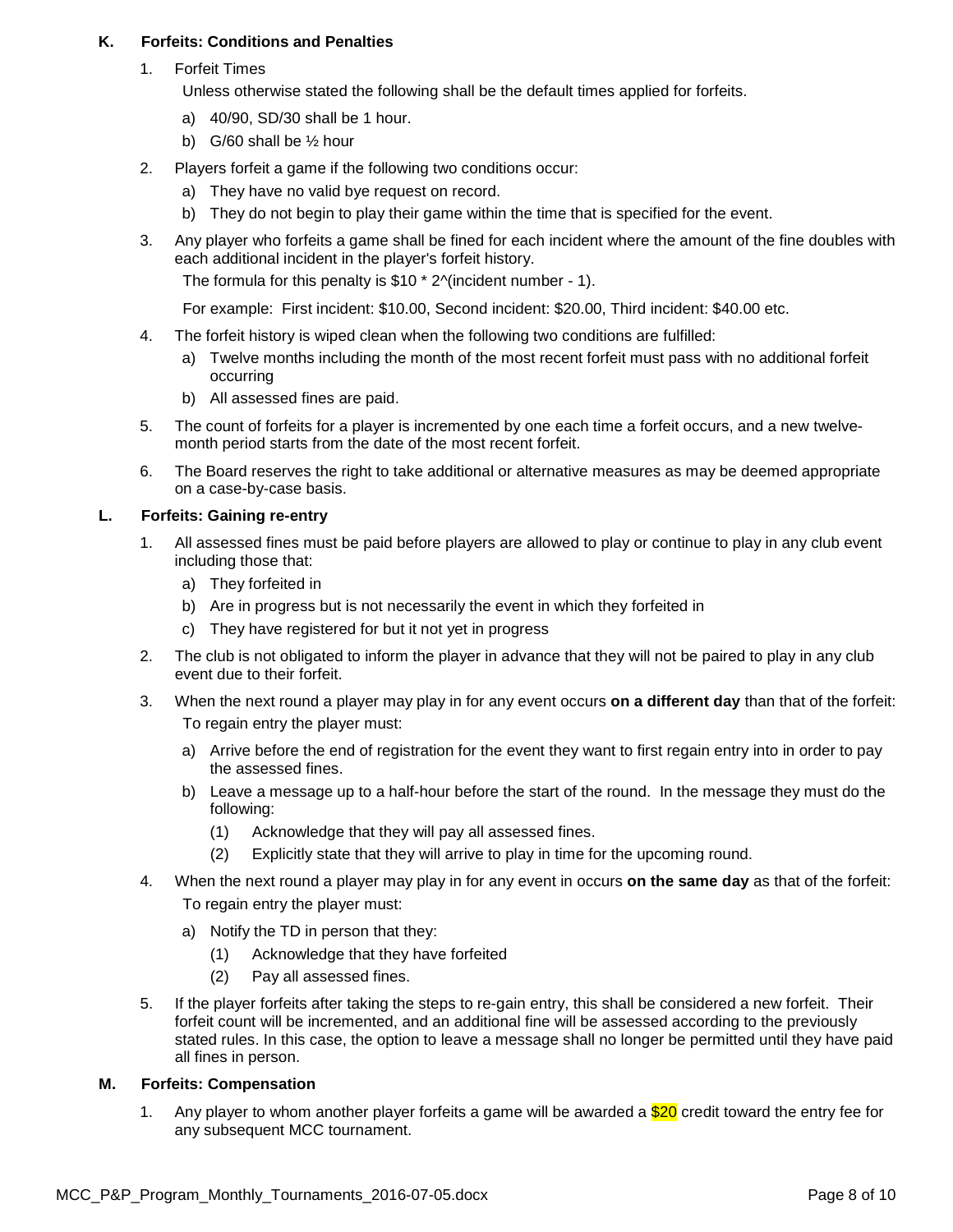# <span id="page-8-1"></span><span id="page-8-0"></span>**IV. Administrating Tournaments**

#### **A. Special Introductory Offer for those new to rated play**

If a person joins the Club and has played 5 or fewer rated games, the Club will give them free entry in the current tournament as well as the next scheduled tournament.

#### <span id="page-8-2"></span>**B. Club Championships**

1. The Club Championship events are governed by their own Policy and Procedures.

#### <span id="page-8-3"></span>**C. Entry Fees and Prize structuring in general**

- 1. Monthly Tournament events shall charge an entry fee and pay prizes.
- 2. Entry fees for MCC members shall in general be set lower than those of non-members.
- 3. Entry fees will not be pro-rated for any tournament event.
- 4. Tournament Directors will be given free entry for an MCC event for each event they work as a TD.
- 5. Masters (defined as players whose current rating supplement is 2200 or higher) are given free entry into all regular monthly events provided they are a member of the club." This is to take effect as of January 1, 2012.

#### <span id="page-8-4"></span>**D. Other Rated Games**

- 1. Any game between current USCF members can be rated.
	- a) The decision to play a rated game must be agreed between players before play starts.
	- b) If two players not in a current event wish to play a rated game, there will be a \$1 rating fee collected from each player.
	- c) The Club, pursuant to USCF rules, can oversee multi-game matches between players.

## <span id="page-8-5"></span>**V. Marketing**

This section outlines ongoing marketing requirements of this program. This does not cover special promotions or overall marketing. The Program Director is responsible for compliance.

#### <span id="page-8-6"></span>**A. Relationship to other Programs**

- 1. The regular Tuesday Night Tournament is considered to be the primary program of the MCC, and will be granted a dominant footprint on the homepage of the MCC website.
- 2. The Program Director will work with the Marketing Director to best use the homepage to connect with the player community.

#### <span id="page-8-7"></span>**B. Requirements**

1. The Monthly Tournament program is required to post results to the MCC website in a timely fashion.

## <span id="page-8-8"></span>**VI. Budget & Planning**

Not addressed by this document